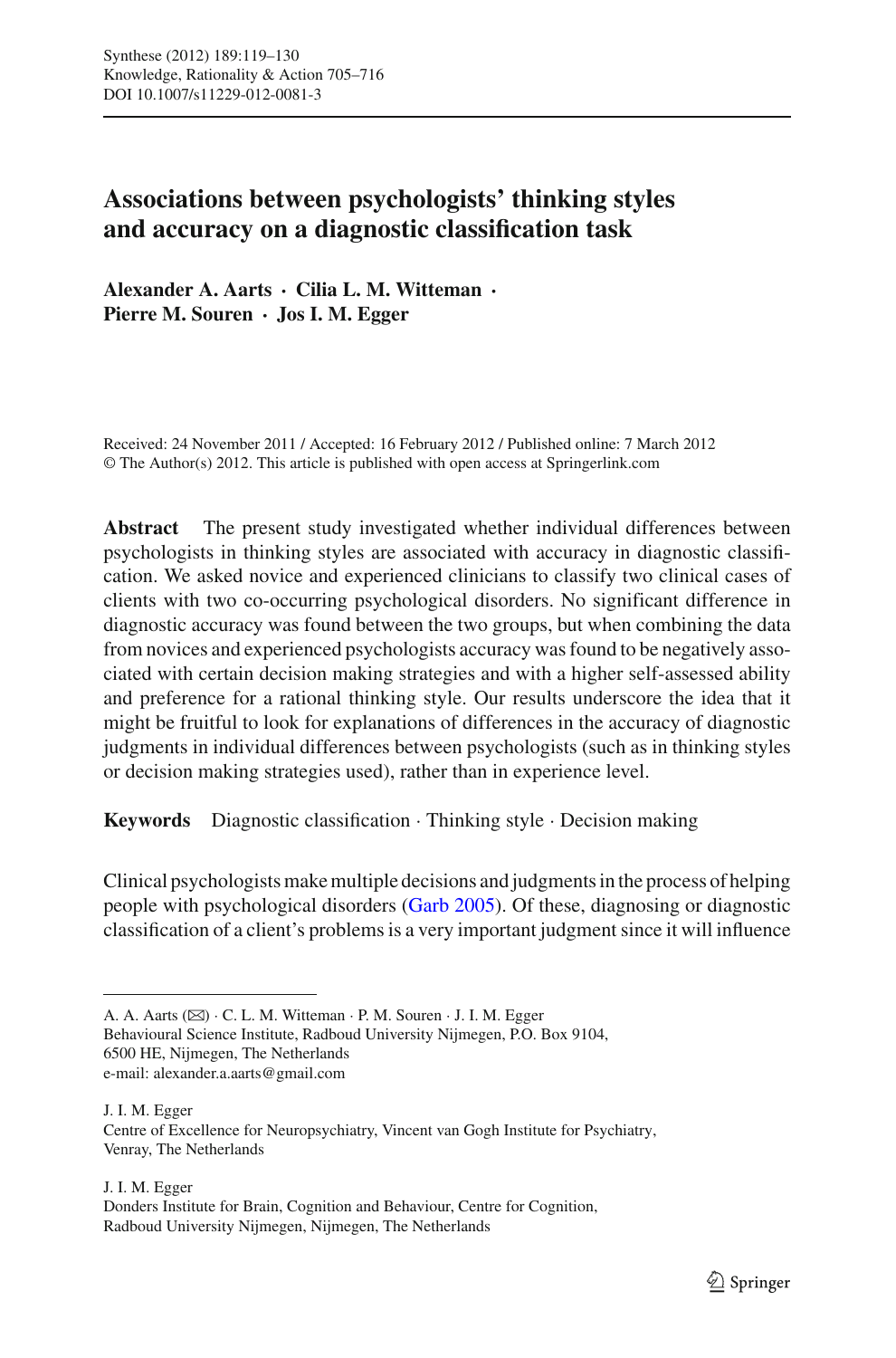the clinical hypotheses and explanations generated, the formulations of prognoses and eventually the treatment recommendations made [\(Vermande et al. 1996](#page-11-1)).

It has been suggested that consulting the diagnostic and statistical manual of mental disorders (DSM-IV-TR; [American Psychiatric Association 2000](#page-11-2)), which provides explicit and specific criteria for the diagnosis of the different disorders, is related to greater reliability, fewer biases and less under- and over-diagnosing than when classification is done without using such checklists (see [Garb 1998\)](#page-11-3). Yet diagnostic classification is not always done by comparing the client's symptoms to DSM-criteria. For instance, it has been found that experienced psychologists compare clients to prototypes [\(Garb 1996](#page-11-4)), that the construction of causal relations between symptoms may influence diagnostic classification [\(Kim and Ahn 2002](#page-11-5)) and that diagnosing disorders may involve the use of intuition [\(Srivastava and Grube 2009](#page-11-6)).

In previous research concerning the accuracy of psychologists' judgments and decisions, a comparison has often been made between novices and experienced psychologists. In many such studies no significant differences in accuracy are found between these groups (e.g., see [Garb 1998\)](#page-11-3). A recent meta-analysis by [Spengler et al.](#page-11-7) [\(2009\)](#page-11-7) suggests that there is a small but reliable effect  $(d = 0.15)$  in favour of experienced clinicians. As the authors point out, this implies that very large samples are needed to have enough power to find significant results, which may be especially difficult with this group. Regardless of this, given this small effect size the authors raise the question whether experience is the best predictor of judgment accuracy. They call for more research into individual differences between psychologists, aside from their experience level.

#### **1 The present study**

The present study takes a preliminary step in answering this call, by investigating whether individual differences in thinking styles between psychologists are associated with accuracy of diagnostic classification judgments. In the judgment- and decision literature a distinction is often made between thinking processes that are implicit, rapid and automatic and those that are more likely to be slow, consciously monitored and deliberately controlled (e.g., [Evans 2008\)](#page-11-8). [Epstein](#page-11-9) (e.g., [2010\)](#page-11-9) uses the terms "experiential/intuitive" and "rational/analytical" to refer to this general difference in the way people process information. These two information processing styles are independent, and are assumed to operate in parallel and to be interactive. Together they contribute to behaviour, with their relative contributions varying depending on the situation and the person (e.g., [Epstein 2010](#page-11-9)). Individual differences in self-assessed ability and preference to engage in these thinking styles ("experientiality" and "rationality" as measured by the rational-experiential inventory, REI; [Pacini and Epstein 1999\)](#page-11-10) have been found to be associated with different personality characteristics and actual judgments and decisions.

We reasoned that it would be interesting to investigate individual differences in these thinking styles in relation to the accuracy of psychologists' diagnostic classifications. Rationality has been found to be positively associated with higher working memory capacity and better syllogistic reasoning and negatively with biases (Fletcher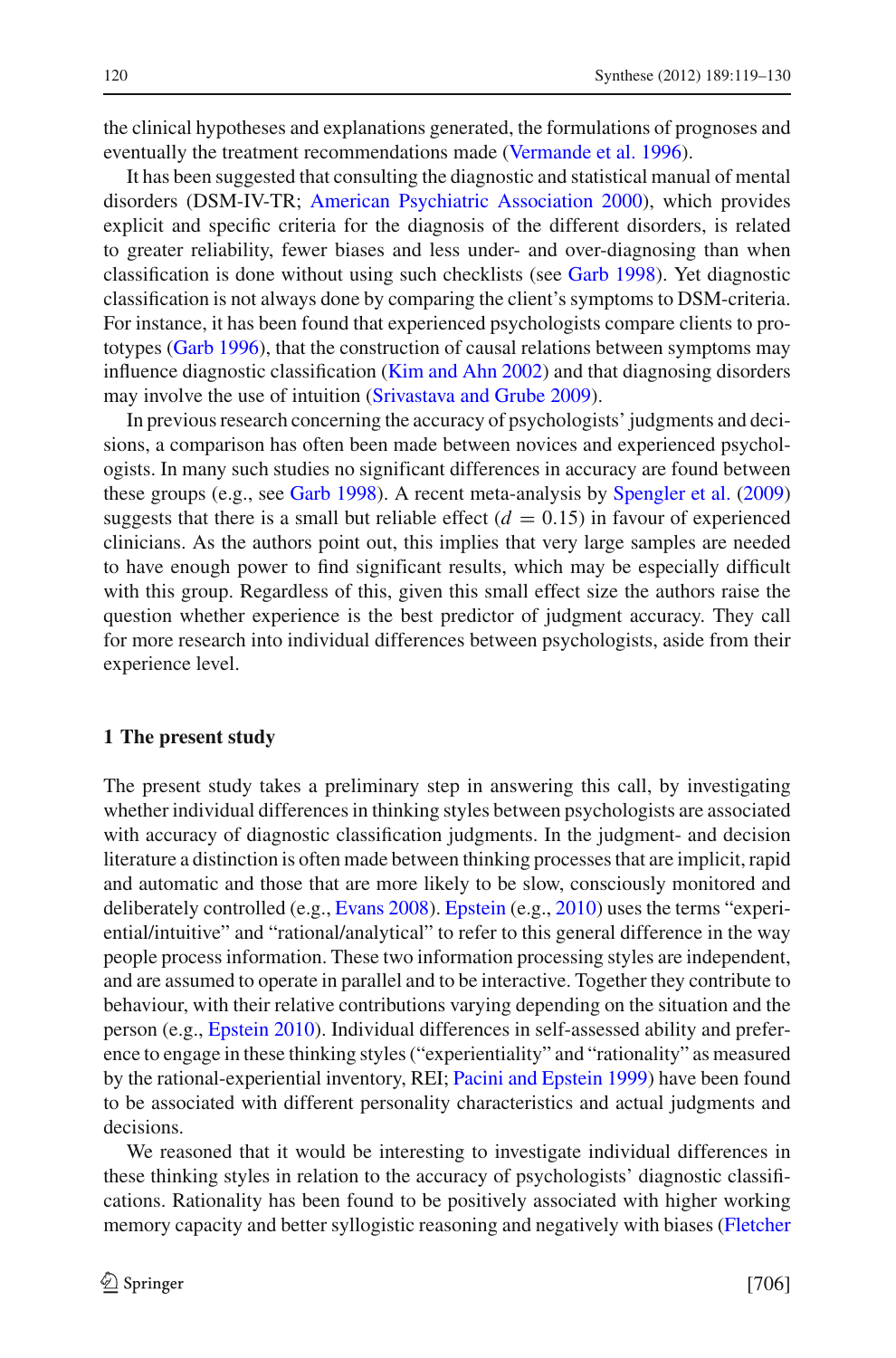et al. [2011\)](#page-11-11), which could imply that rationality is positively associated with diagnostic reasoning as well. On the other hand, results of studies by [Corbin et al.](#page-11-12) [\(2010](#page-11-12)) and [Delaney and Sahakyan](#page-11-13) [\(2007\)](#page-11-13) indicate that participants with high working memory capacities, who are, by association, rational [\(Fletcher et al. 2011](#page-11-11)), are influenced by contextual information to a relatively large extent. Contextual information may not always be relevant for diagnostic classification and may sometimes even be distracting. Higher rationality would then, perhaps rather counter-intuitively, be related to lower diagnostic accuracy.

As for the other type of thinking process, experientiality, the converse applies. It has been found to be positively associated with biases and negatively with syllogistic reasoning [\(Fletcher et al. 2011](#page-11-11)). By extension this may lead to the assumption that high experientiality will be negatively associated with diagnostic reasoning and would then be related to lower diagnostic classification accuracy. On the other hand, it has been suggested that good judgments do not always require complex cognition and that heuristic processing can sometimes outperform complex cognitive processing [\(Gigerenzer and Gaissmaier 2011;](#page-11-14) [Marewski et al. 2010\)](#page-11-15). Rapid heuristic, experiential thinking would then, again maybe counter-intuitively, lead to higher diagnostic accuracy.

We expect no significant difference in performance between novices and experienced psychologists on the group-level (cf. [Garb 1998;](#page-11-3) [Spengler et al. 2009\)](#page-11-7). However, individual differences between psychologists in their rational and experiential thinking styles may be associated with diagnostic classification accuracy in either of the directions outlined above. Rationality may be associated with lower (more distraction) or higher (better reasoning) diagnostic accuracy, and the same applies to experientiality which may also be associated with lower (more biased) and higher (heuristic) accuracy. Other thinking strategies that psychologists may use to diagnose clients have been me[ntioned](#page-11-16) [above](#page-11-16) [and](#page-11-16) [have](#page-11-16) [been](#page-11-16) [identified](#page-11-16) [in](#page-11-16) [previous](#page-11-16) [literature](#page-11-16) [\(cf.](#page-11-16) Elstein and Schwarz [2002\)](#page-11-16). We included a questionnaire developed specifically for this study to gauge these strategies and to test their association with judgment accuracy.

### **2 Method**

### 2.1 Procedure

Participants were invited to participate via an e-mail, which contained a link to the online experiment. They first answered demographical questions, after which they filled out the rational and experiential inventory (REI; [Pacini and Epstein 1999\)](#page-11-10). Next, they were asked to provide diagnostic classifications for two case-descriptions of clients with co-occurring disorders by choosing two out of 20 disorders for each client. These options were presented on screen in alphabetical order and were kept constant for the two cases (see Appendix, column 1; note that the English translations of the disorders results in a non-alphabetical order).

Participants [were](#page-11-2) [told](#page-11-2) [they](#page-11-2) [were](#page-11-2) [allowed](#page-11-2) [to](#page-11-2) [consult](#page-11-2) [the](#page-11-2) [DSM](#page-11-2) [\(](#page-11-2)American Psychiatric Association [2000\)](#page-11-2) and that they could no longer change their decisions after pressing the "finished"-button. The two case-descriptions were presented (in an order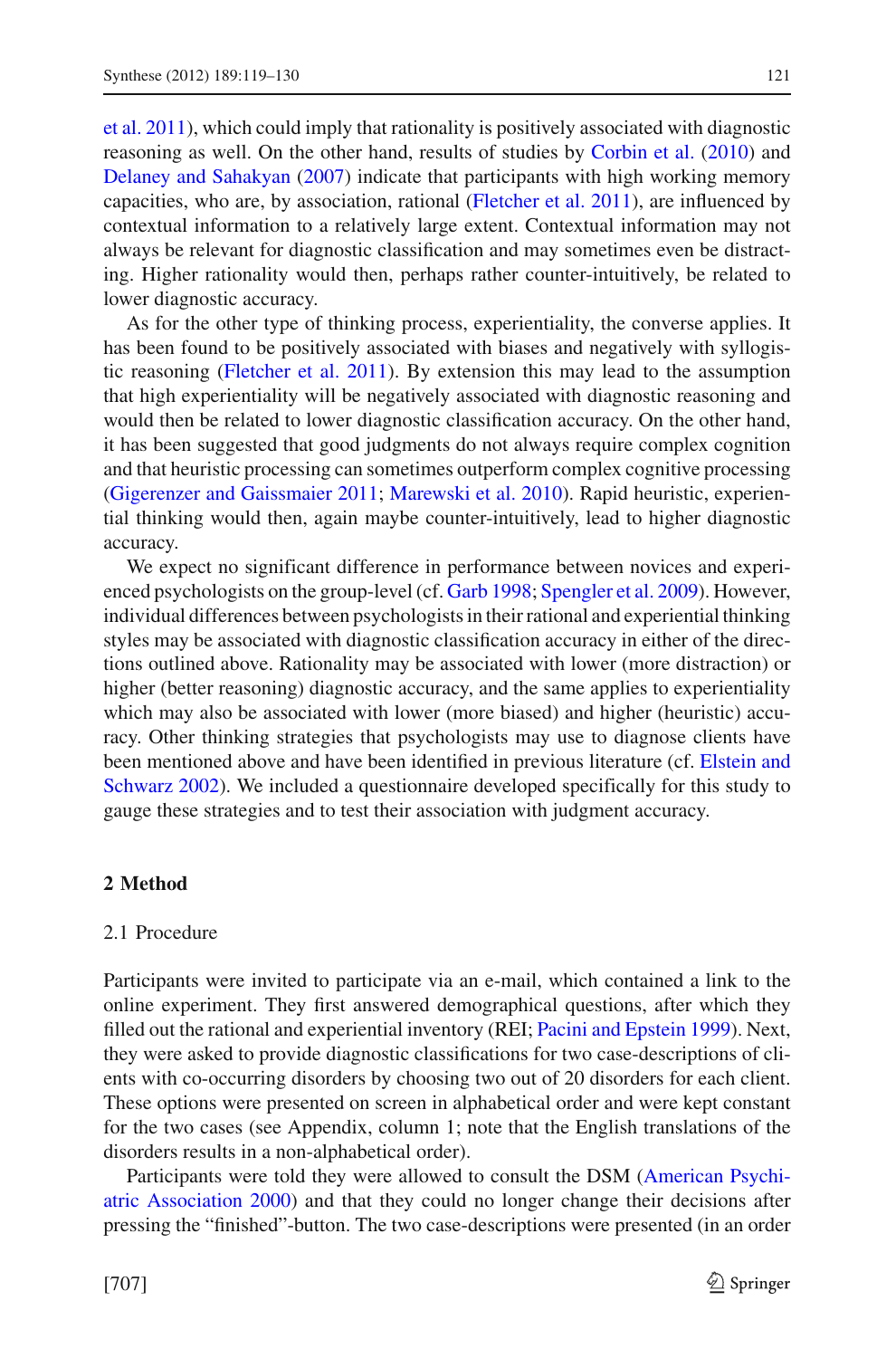randomized over participants) on separate pages, which included a dropdown menu for the choice options. A photo of a person's upper body and face (with a closed mouth), chosen to be appropriate in age and gender for the clients of the case-descriptions, accompanied the case-description and was presented again later with the *Diagnostic Decision Making questions* (DDM-questions; see Materials) to aid memory. Decision making time was measured using Inquisit 3 web-edition software [\(Inquisit 3.0.4.0](#page-11-17) [2010\)](#page-11-17), from the moment the case-description was presented on the screen until the participants pressed the "finished"-button.

After the diagnostic classification task, participants were presented with the DDMquestions. Finally, they were asked how motivated they had been during the diagnostic task (to be indicated on a scale from 1 (*completely not*) to 100 (*completely*) and how many correct classifications they thought they had provided (*confidence*).

#### 2.2 Participants

A total of 25 psychologists ( $M_{\text{age}} = 52.08$ ; SD = 7.66; age range 39–63; 15 female) formed the group "experienced psychologists". They had an average of  $20.64$  (SD = 8.23; range 10–38) years of experience in diagnosing psychological disorders and 84 % worked in private practice. Most indicated to work from a combination of theoretical orientations of which cognitive-behavioural (72%), mindfulness (32%), behavioural (32%), psychodynamic (32%), client centered (32%), and psychoanalytical (12%) were most often indicated. A total of 21 clinical psychology master students ( $M_{\text{age}} =$ 23.76;  $SD = 2.53$ ; age range 21–30; 20 female) with no more than 1 year of experience formed the group "novices". Psychologists did not receive compensation for their participation. Students could enter a raffle in which 10 gift certificates (worth 20 euro each) were given away, by typing in their e-mail address at the end of the experiment.

# 2.3 Materials

We used the REI [\(Pacini and Epstein 1999](#page-11-10)), which measures the two different thinking styles. Both scales consist of 20 items (e.g., "I like to rely on my intuitive impressions") which participants rate on a 5-point scale ranging from*definitely false* to *definitely true*. We [used](#page-11-18) [a](#page-11-18) [Dutch](#page-11-18) [translation](#page-11-18) [of](#page-11-18) [the](#page-11-18) [REI](#page-11-18) [which](#page-11-18) [has](#page-11-18) [a](#page-11-18) [satisfactory](#page-11-18) [reliability](#page-11-18) [\(](#page-11-18)Witteman et al. [2009](#page-11-18)). Cronbach's alphas in the present study were 0.83 for rationality and 0.87 for experientiality.

We presented participants with two case-descriptions of clients with co-occurring psyc[hological](#page-11-19) [disorders,](#page-11-19) [which](#page-11-19) [were](#page-11-19) [taken](#page-11-19) [from](#page-11-19) [the](#page-11-19) [DSM](#page-11-19) [IV-casebook](#page-11-19) [\(](#page-11-19)Frances and Ross [2001](#page-11-19)) and translated into Dutch. Case 1 ("A late onset of symptoms") presents a client ("Mrs. S.") with a panic disorder with agoraphobia and a depressive disorder not otherwise specified. Case 2 ("A tempestuous life") presents a client ("Ms. C.") with a borderline personality disorder and a depressive disorder not otherwise specified (this client also has a histrionic personality disorder, but this was not one of the options participants could choose in the present study).

To try to capture how participants performed the diagnostic classifications task, Diagnostic Decision Making questions (DDM-questions) were created, which were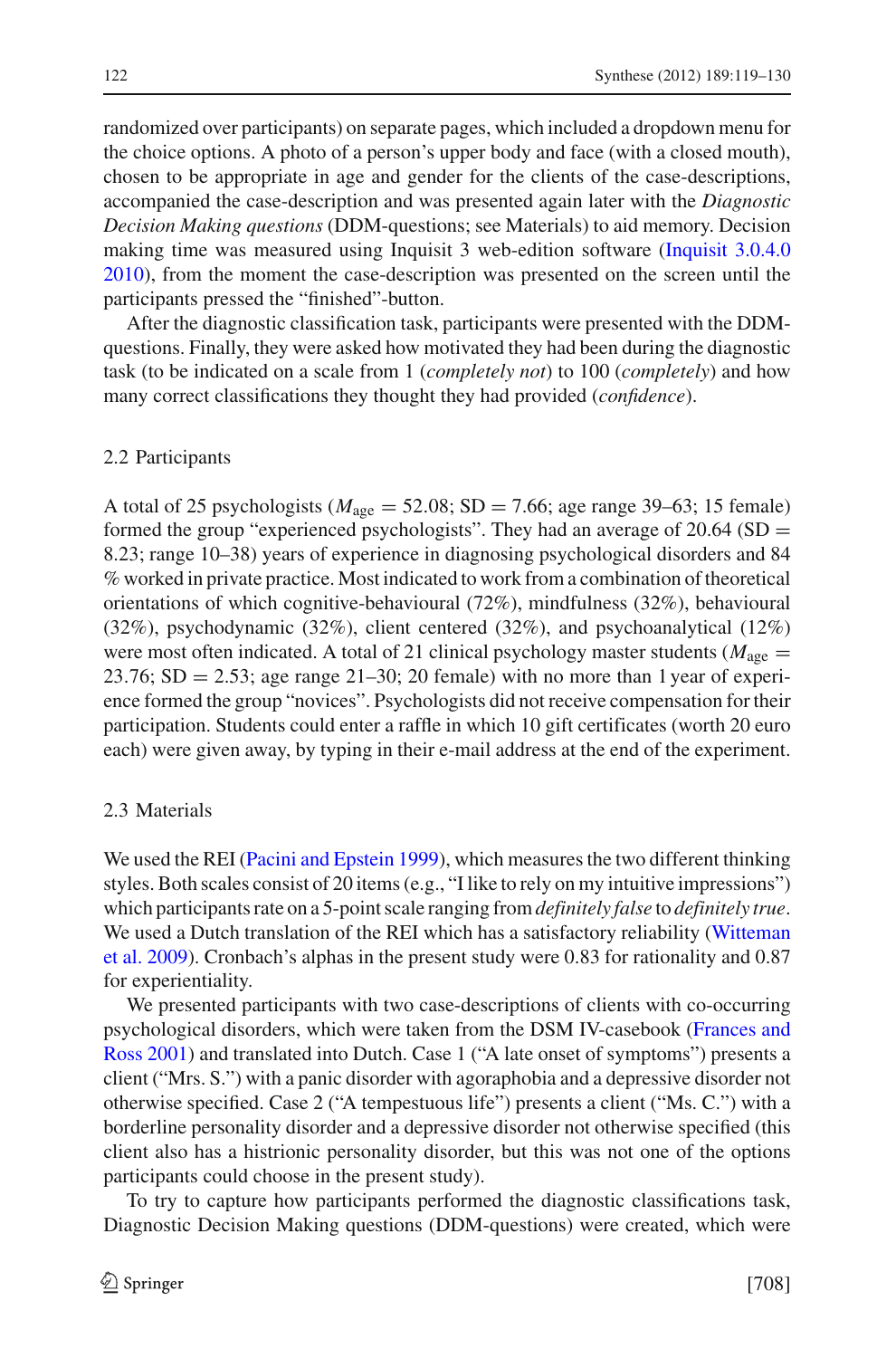based on possible strategies psychologists could have used. Questions related to disorders diagnosed (e.g. "With how many diagnoses did you look at the diagnostic criteria in the DSM?") or to the clients of the case descriptions ("With how many clients did you immediately know which diagnosis was appropriate, without knowing how you knew?"). Participants were asked to indicate to how many diagnoses  $(0, 1, 2, 3, 4)$  or with how many clients  $(0, 1 \text{ or } 2)$  the particular question was applicable. See Table [3,](#page-6-0) column 1 for the DDM-questions and additional introductory information that was presented to the participants.

# **3 Results**

## 3.1 Experience level

Novices and experienced psychologists did not differ significantly in their diagnostic classification accuracy (Mann–Whitney's  $U = 235$ ,  $z = -0.732$  ns), decision making time ( $U = 250$ ,  $z = -0.276$  ns), and motivation ( $U = 232$ ,  $z = -0.673$  ns). Novices were however significantly less confident than experienced psychologists about their classification accuracy,  $U = 174$  $U = 174$  $U = 174$ ,  $z = -2.164$ ,  $p = 0.032$ . See Table 1 for means and standard deviations of these variables.

Novices and experienced psychologists did not differ significantly in their thinking styles, neither in their rationality (Mann–Whitney's  $U = 185$ ,  $z = -1.712$  ns) nor in their experientiality  $(t(44) = 1.461 \text{ ns})$ . Novices and experienced psychologists only differed significantly in one decision making strategy: In how much they thought about clients seen or read about in the past (DDM-question 5, see Table [3\)](#page-6-0). Experienced psychologists had these thoughts more,  $U = 137.500$ ,  $z = -2.930$ ,  $p = 0.004$ .

# 3.2 Diagnostic accuracy groups

To investigate whether judgment accuracy was related to individual differences between clinicians aside from experience level, the data of all participants were

|                              | Experience level             |                                         |
|------------------------------|------------------------------|-----------------------------------------|
|                              | <b>Novices</b><br>$(n = 21)$ | Experienced psychologists<br>$(n = 25)$ |
| Accuracy                     | 1.95(0.50)                   | 1.84(0.80)                              |
| Decision making time (secs.) | 547.43 (355.33)              | 574.08 (354.83)                         |
| Motivation                   | 62.10(20.27)                 | 63.52(23.25)                            |
| Confidence                   | 2.29(0.64)                   | 2.80(0.82)                              |
| Rationality                  | 74.62 (7.17)                 | 79.04 (7.80)                            |
| Experientiality              | 72.10 (8.89)                 | 68.24 (8.93)                            |

<span id="page-4-0"></span>**Table 1** Mean scores (and SD's) of classification accuracy and additional variables for novices and experienced psychologists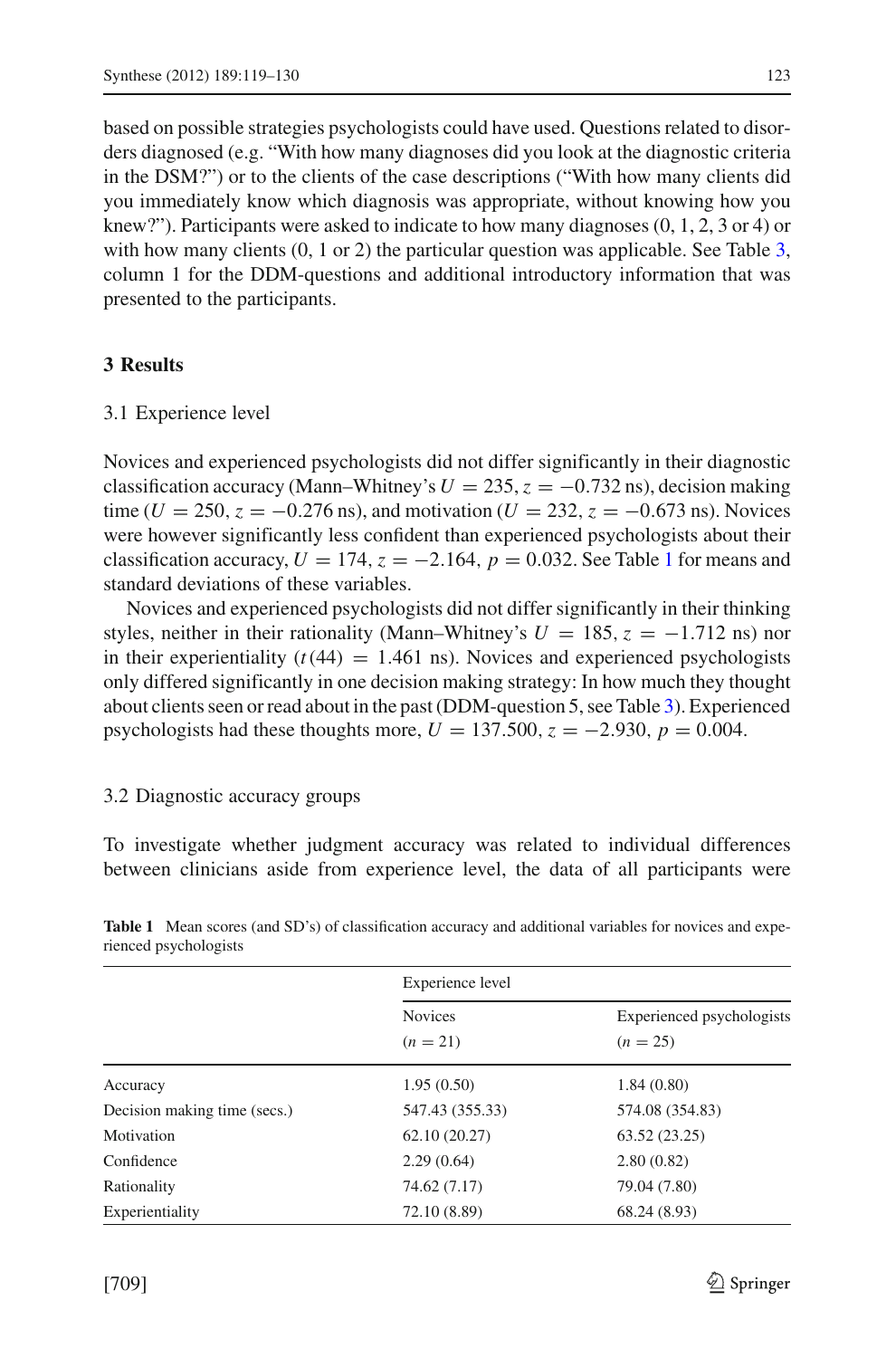|                              | Diagnostic accuracy groups  |                         |                          |
|------------------------------|-----------------------------|-------------------------|--------------------------|
|                              | $0-1$ correct<br>$(n = 10)$ | 2 correct<br>$(n = 31)$ | 3–4 correct<br>$(n = 5)$ |
| Accuracy                     | 0.90(0.32)                  | 2.00(0.00)              | 3.20(0.45)               |
| Decision making time (secs.) | 558.92 (364.49)             | 510.44 (300.59)         | 887.05 (509.37)          |
| Motivation                   | 61.70 (23.79)               | 61.29(22.33)            | 75.00 (9.14)             |
| Confidence                   | 2.50(0.85)                  | 2.61(0.80)              | 2.40(0.55)               |
| Rationality                  | 81.70 (4.55)                | 76.61 (7.64)            | 70.20 (8.93)             |
| Experientiality              | 69.70 (7.90)                | 70.35 (9.46)            | 68.40 (10.02)            |

<span id="page-5-0"></span>**Table 2** Mean scores (and SD's) of classification accuracy and additional variables for the diagnostic accuracy groups

combined and three diagnostic accuracy groups were formed: participants with below average performance  $(0-1$  correct classifications;  $n = 10$ ), those with average performance (2 correct classifications;  $n = 31$ ), and those with above average performance  $(3-4$  correct classifications;  $n = 5$ ) (see Appendix for the classifications these groups provided). The groups did not differ significantly in their proportion of novices and experienced psychologists ( $\chi^2(2) = 1.50$  ns) nor in decision making time (Kruskal– Wallis  $H(2) = 2.50$  ns), motivation ( $F = 0.872$  ns), or confidence ( $H(2) = 0.51$  ns) (see Table [2\)](#page-5-0).

Jonckheere's test revealed significant trends with DDM-questions 6 and 7, indicating that the more correct classifications participants gave, the less they had thoughts about a "prototypical" client ( $J = 167$ ,  $z = -2.22$ ,  $p = 0.023$ ) and the less they formed a general picture or came to an interpretation or explanation of the client's complaints ( $J = 162.50$ ,  $z = -2.57$ ,  $p = 0.012$ ) (see Table [3,](#page-6-0) columns 1–4).

Results showed that the three groups did not differ significantly in their experientiality scores ( $F = 0.104$  ns) but did in their rationality scores ( $F = 4.356$ ,  $p = 0.019$ ). Participants with below average performance had a nearly significantly higher rationality than those with average performance  $(t(39) = 1.986, p = 0.054)$  and a significantly higher rationality than those above average performance  $(t(13) = 3.369, p =$ 0.005). There were no significant differences in rationality between the latter two groups  $(t(34) = 1.706$  ns).

# 3.3 Alternative Analyses with Application of a looser Criterion

For the case "Mrs. S", 80.4% of the participants correctly diagnosed "panic disorder with agoraphobia" and for the case "Ms. C.", 95.7% of the participants correctly diagnosed "borderline disorder". They had more difficulty correctly diagnosing the "second disorder" which in both cases was *depressive disorder not otherwise specified*. Because of this difference it was decided to also score according to a looser criterion by counting three of the options that closely resemble this (i.c., *major depressive disorder single episode*, *major depressive disorder recurrent*, and *dysthymia*) as also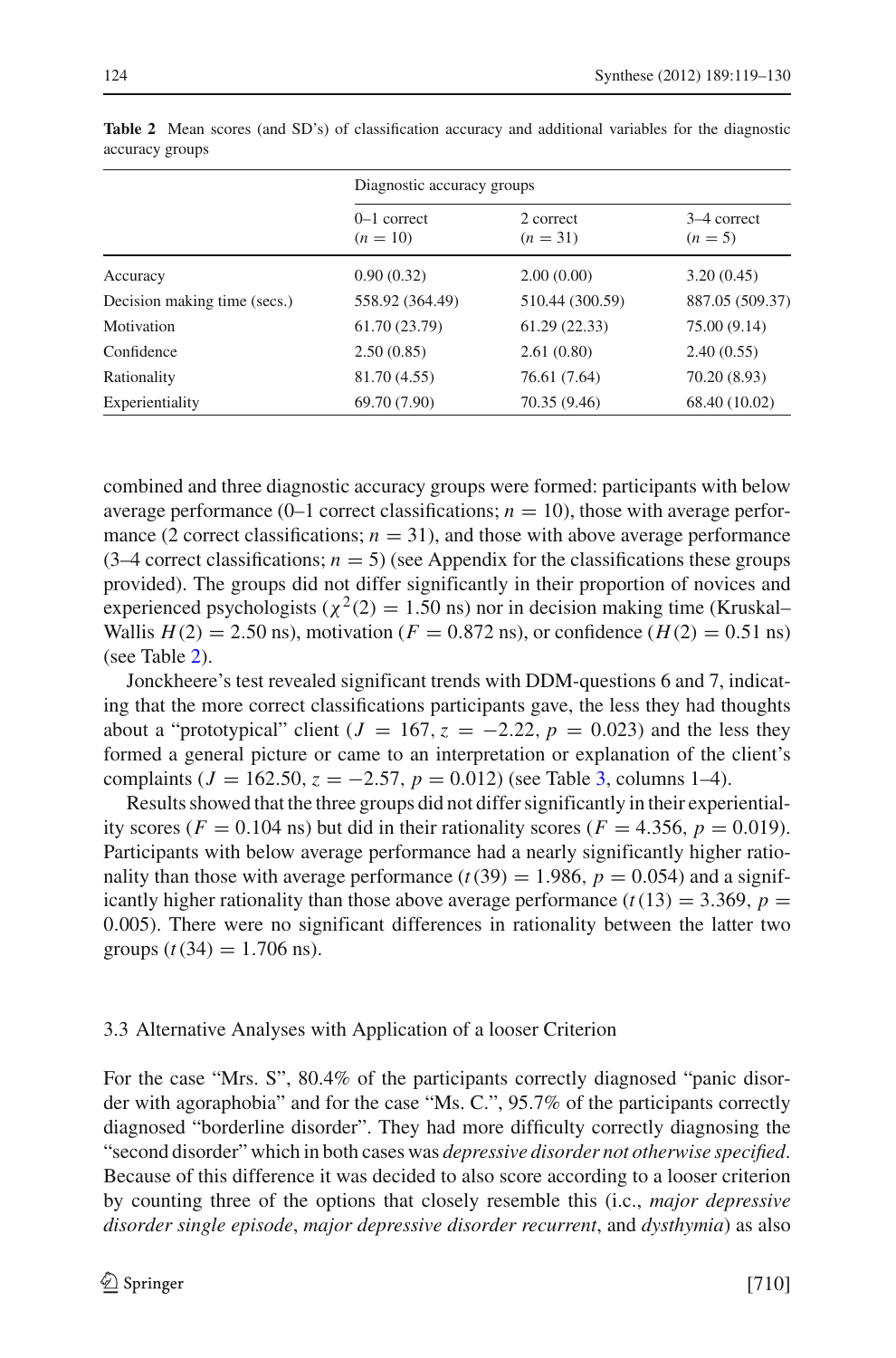<span id="page-6-0"></span>

| l              |
|----------------|
|                |
| ١              |
|                |
|                |
|                |
|                |
|                |
|                |
|                |
|                |
|                |
|                |
|                |
|                |
|                |
|                |
|                |
|                |
|                |
| ł              |
|                |
| i<br>i         |
|                |
| $\frac{1}{2}$  |
|                |
|                |
| ç<br>l         |
| í              |
| i<br>I         |
| ì              |
| í              |
| $\overline{a}$ |
|                |
|                |
|                |
|                |
|                |
|                |
|                |
|                |
|                |
|                |
| į<br>ł         |
|                |
| j              |
|                |
|                |
| j              |
|                |
|                |
|                |
| l              |
|                |
|                |
| Ì              |
| ļ<br>ì         |
|                |
|                |
|                |
|                |
|                |
| l              |
| l              |
|                |
|                |
| į              |
|                |
|                |
|                |
|                |
| Table 3        |

| Table 3 Mean scores (and SD's) for the diagnostic decision making (DDM)—questions of the diagnostic accuracy groups                                                                                                                                                                                                                                                                                                   |                            |                         |                                    |                        |                         |                                             |  |
|-----------------------------------------------------------------------------------------------------------------------------------------------------------------------------------------------------------------------------------------------------------------------------------------------------------------------------------------------------------------------------------------------------------------------|----------------------------|-------------------------|------------------------------------|------------------------|-------------------------|---------------------------------------------|--|
| DDM—question <sup>a</sup>                                                                                                                                                                                                                                                                                                                                                                                             | Diagnostic accuracy groups |                         |                                    |                        |                         | Diagnostic accuracy groups-looser criterion |  |
|                                                                                                                                                                                                                                                                                                                                                                                                                       | 0-1 Correct<br>$(n = 10)$  | 2 Correct<br>$(n = 31)$ | 3 <sup>-4</sup> Correct<br>$(n=5)$ | 0-1 Correct<br>$(n=7)$ | 2 Correct<br>$(n = 22)$ | 3–4 Correct<br>$(n = 17)$                   |  |
| you look at the diagnostic criteria<br>1) With how many diagnoses did<br>in the DSM?                                                                                                                                                                                                                                                                                                                                  | 0.30(0.68)                 | 0.39(0.80)              | 1.40(1.67)                         | 0.43(0.79)             | 0.27(0.70)              | 0.76(1.20)                                  |  |
| you use diagnostic criteria you<br>2) With how many diagnoses did<br>know by heart?                                                                                                                                                                                                                                                                                                                                   | 2.80 (1.75)                | 3.19 (1.05)             | 2.40(1.14)                         | 2.86 (1.68)            | 3.36 (1.05)             | 2.65 (1.22)                                 |  |
| you check whether the criteria<br>were present in a sufficient manner or amount to be able to<br>3) With how many diagnoses did                                                                                                                                                                                                                                                                                       | 0.30(0.68)                 | 0.71(1.19)              | 1.40(1.67)                         | 0.43(0.79)             | 0.68(1.17)              | 0.82(1.33)                                  |  |
| diagnose the concerning disorder according to the DSM?<br>information concerning the disorder under the heading<br>you read (parts of the)<br>"differential diagnosis" in the DSM?<br>4) With how many diagnoses did                                                                                                                                                                                                  | 0.10(0.32)                 | 0.10(0.30)              | 0.80(1.79)                         | 0.14(0.38)             | 0.14(0.35)              | 0.24(0.97)                                  |  |
| thoughts about clients you have seen in the past or of which you<br>It could be that during the diagnostic classification task you had<br>have read reports or descriptions in the past                                                                                                                                                                                                                               |                            |                         |                                    |                        |                         |                                             |  |
| 5) With how many clients did you have thoughts about clients you<br>have seen in the past, or of which you have read descriptions in<br>the past?                                                                                                                                                                                                                                                                     | 0.90(0.88)                 | 1.16 (0.86)             | 0.40(0.55)                         | 0.86(0.90)             | 1.36(0.85)              | 0.65(0.70)                                  |  |
| hypothetical client which best exemplifies a certain disorder (for<br>instance, the image that a person with disorder $X$ is of a certain<br>gender, has a certain education, has certain typical appearance<br>It could be that during the diagnostic classification task you have<br>disorder. What we mean with "prototypical" is the image of a<br>compared the client with a "prototypical" client for a certain |                            |                         |                                    |                        |                         |                                             |  |
| 6) With how many clients did you have thoughts about a<br>''prototypical'' client?<br>characteristics, has certain typical behaviours, etc.)                                                                                                                                                                                                                                                                          | 1.50 (0.85)                | 1.03 (0.75)             | 0.60(0.89)                         | 1.57 (0.79)            | 1.18 (0.85)             | 0.76 (0.66)                                 |  |
| It could be that during the diagnostic classification task you formed<br>a certain general picture or came to an interpretation or<br>explanation of the client's complaints                                                                                                                                                                                                                                          |                            |                         |                                    |                        |                         |                                             |  |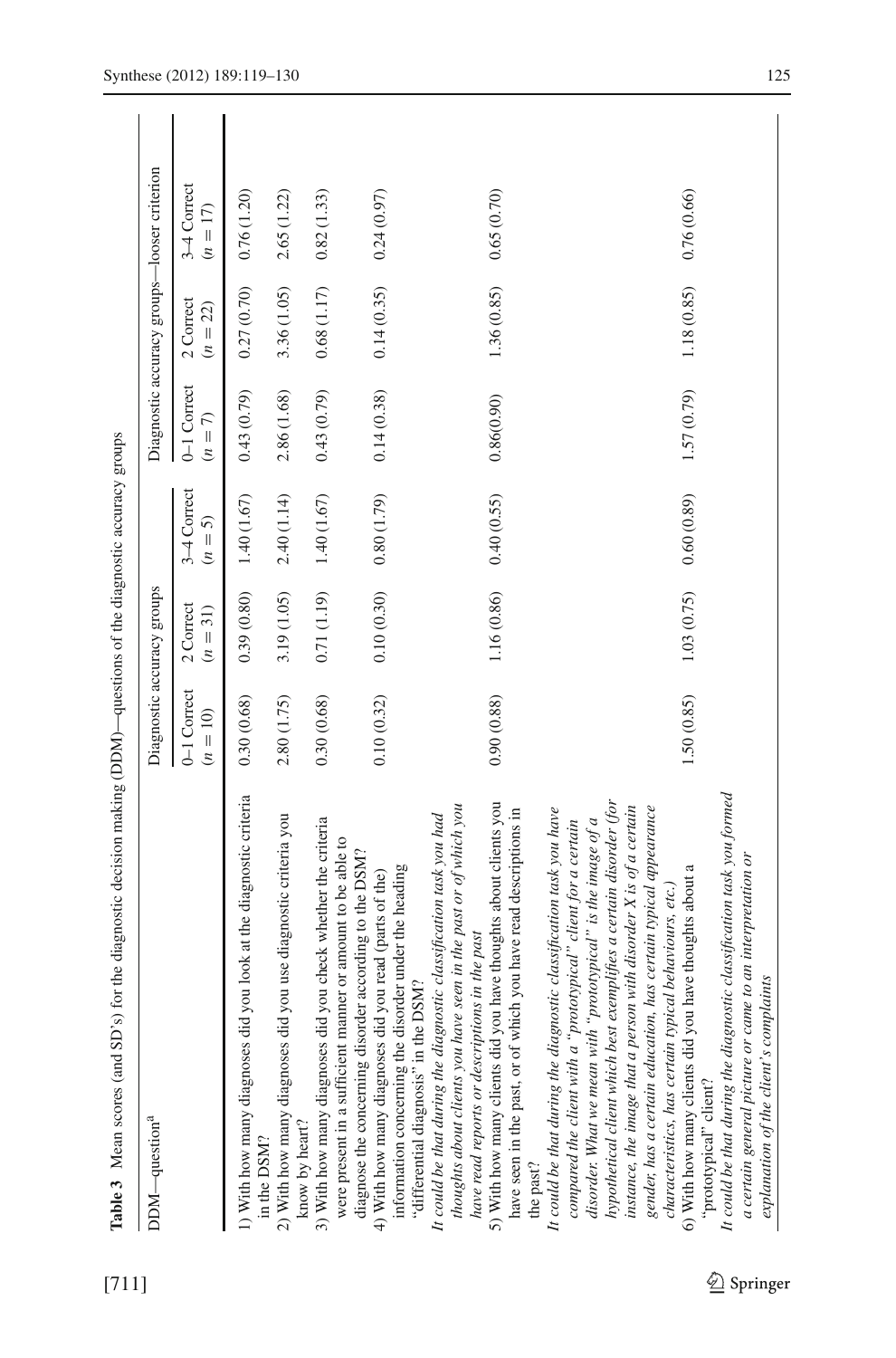| DDM—question <sup>a</sup>                                                                                                                                                           |            | Diagnostic accuracy groups      |                                      |                                      |                           | Diagnostic accuracy groups-looser criterion |
|-------------------------------------------------------------------------------------------------------------------------------------------------------------------------------------|------------|---------------------------------|--------------------------------------|--------------------------------------|---------------------------|---------------------------------------------|
|                                                                                                                                                                                     |            | $(n = 10)$ $(n = 31)$ $(n = 5)$ | $0-1$ Correct 2 Correct 3-4 Correct  | $0-1$ Correct $2$ Correct<br>$(n=7)$ | $(n = 22)$                | 3–4 Correct<br>$(n = 17)$                   |
|                                                                                                                                                                                     |            |                                 |                                      |                                      |                           |                                             |
| diagnosis was appropriate, without knowing how you knew?<br>an interpretation or explanation of the client's complaints?<br>8) With how many clients did you immediately know which | 0.50(0.85) |                                 | $0.74(0.77)$ 1.20 $(0.84)$           | 0.14(0.38)                           | 0.77(0.87)                | 0.94(0.75)                                  |
| experienced an emotional reaction, for instance that the client<br>It could be that during the diagnostic classification task you                                                   |            |                                 |                                      |                                      |                           |                                             |
| activated feelings of sadness, empathy, aversion, joy, etc. in you.<br>9) With how many clients did you experience an emotional                                                     |            |                                 | $1.10(0.99)$ 0.55 (0.77) 0.40 (0.55) | 0.86(1.07)                           | $0.86(0.89)$ $0.29(0.47)$ |                                             |
| reaction?                                                                                                                                                                           |            |                                 |                                      |                                      |                           |                                             |

 Questions 1–4 relate to the number of disorders diagnosed, hence the range of possible answers of 0–4. Questions 5–9 relate to the number of clients, hence the range of possible answers of 0-2 for those questions. In-between the questions introductory information is presented (in italics) as was presented to participants possible answers of 0–2 for those questions. In-between the questions introductory information is presented (in italics) as was presented to participants  $\frac{1}{2}$ Questions 1-4 relate to the number of disorders diagnosed, hence the range of possible answers of  $0-4$ . Questions 5-9 relate to the

Table 3 continued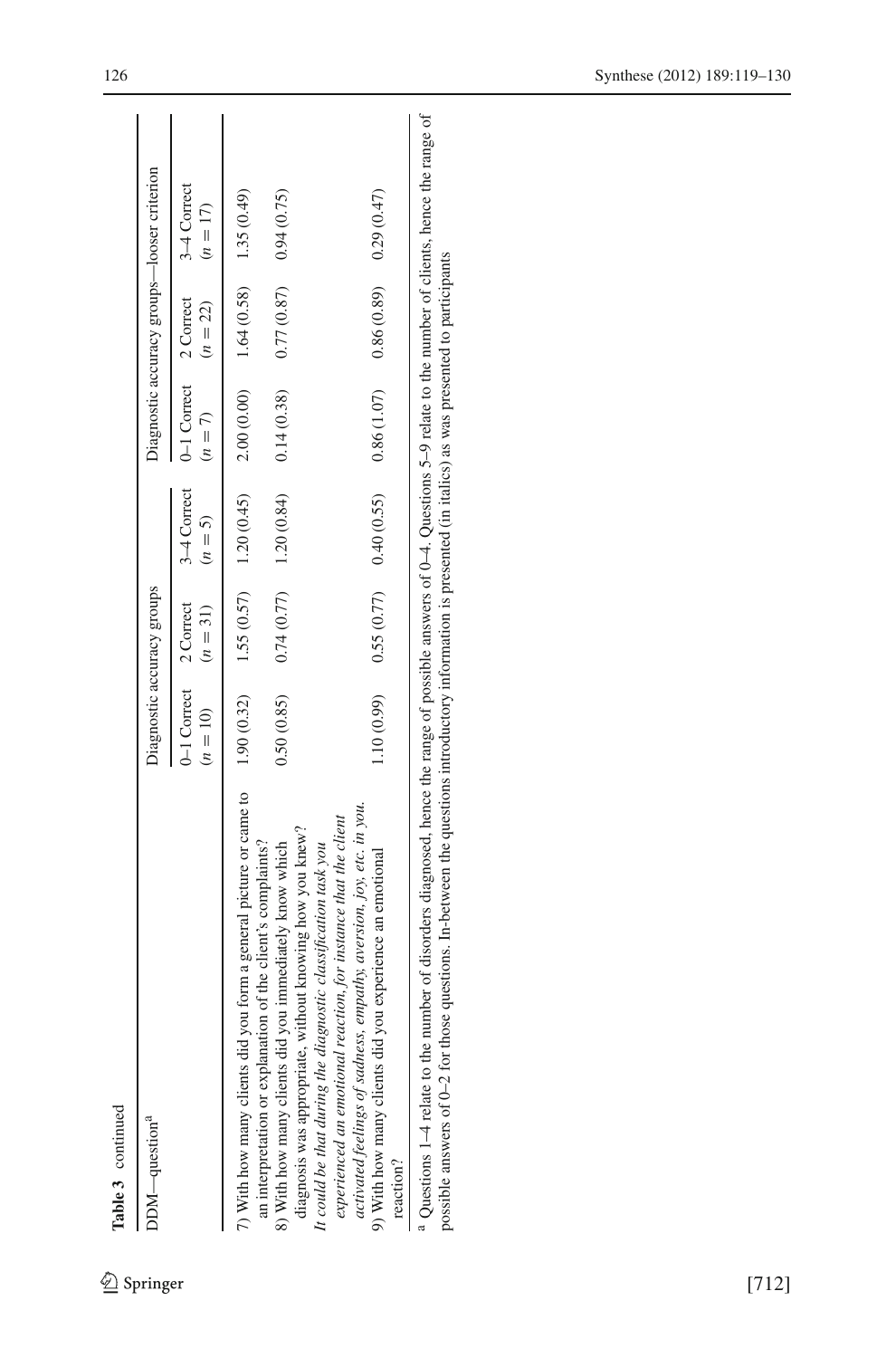| Variable                     |                            | Diagnostic accuracy groups—looser criterion |                           |  |
|------------------------------|----------------------------|---------------------------------------------|---------------------------|--|
|                              | $0-1$ Correct<br>$(n = 7)$ | 2 Correct<br>$(n = 22)$                     | 3–4 Correct<br>$(n = 17)$ |  |
| Accuracy                     | 1.00(0.00)                 | 2.00(0.00)                                  | 3.12(0.33)                |  |
| Decision making time (secs.) | 560.73 (390.75)            | 443.19 (209.29)                             | 716.04 (433.38)           |  |
| Motivation                   | 58.29 (26.67)              | 62.45(24.10)                                | 65.29 (16.77)             |  |
| Confidence                   | 2.57(0.98)                 | 2.77(0.81)                                  | 2.29(0.59)                |  |
| Rationality                  | 83.71 (3.35)               | 78.41 (6.94)                                | 72.47 (7.60)              |  |
| Experientiality              | 70.00 (8.78)               | 70.64 (10.51)                               | 69.18 (7.34)              |  |

<span id="page-8-0"></span>**Table 4** Mean scores (and SD's) of diagnostic classification accuracy and additional variables for the diagnostic accuracy groups—looser criterion

correct. This resulted in the following diagnostic accuracy groups—looser criterion: 0–1 correct  $(n = 7)$ , 2 correct  $(n = 22)$ , and 3–4 correct  $(n = 17)$  (see Table [4\)](#page-8-0).

All results presented before are also found with this looser criterion. That is, no significant difference in experientiality  $(F = 0.121 \text{ ns})$  but a significant difference in rationality ( $F = 7.600$ ,  $p = 0.001$ ) and significant trends with regard to DDM-questions 6 and 7 were found. Participants with below average performance are now also found to have a significantly higher rationality than those with average performance  $(t(21.89) = 2.723, p = 0.012)$  and these in turn now also have a higher rationality than those with above average performance  $(t(37) = 2.543, p = 0.015)$ . Furthermore, a significant trend with DDM-question 8 is now also found ( $J = 414.00$ ,  $z =$ 2.038,  $p = 0.042$ ), indicating that the more correct classifications participants gave, the more they immediately knew which diagnosis was appropriate without knowing how they knew. See Table [3,](#page-6-0) columns 5–7, for means and standard deviations for the DDM-questions, presented separately for the three diagnostic accuracy groups looser criterion.

# **4 Conclusion and discussion**

Differences in decision- and judgment accuracy between novice and experienced psychologists have often been studied, while research into individual differences between psychologists aside from their experience level has received sparse attention to date. The present study investigated whether individual differences between psychologists can be found to be associated with the accuracy of their judgments. We looked at possible associations between rational and experiential thinking styles and diagnostic accuracy regardless of experience level, and we investigated whether specific decision making strategies were associated with accuracy.

No significant difference was found between novices and experienced psychologists in the accuracy of their diagnostic classifications, which was as expected (cf. [Garb](#page-11-3) [1998;](#page-11-3) [Spengler et al. 2009](#page-11-7)). But when the data of all participants were combined and groups were formed based not on experience but on scores of diagnostic classification accuracy (below average, average, above average), significant associations between accuracy and individual differences between psychologists were found. These groups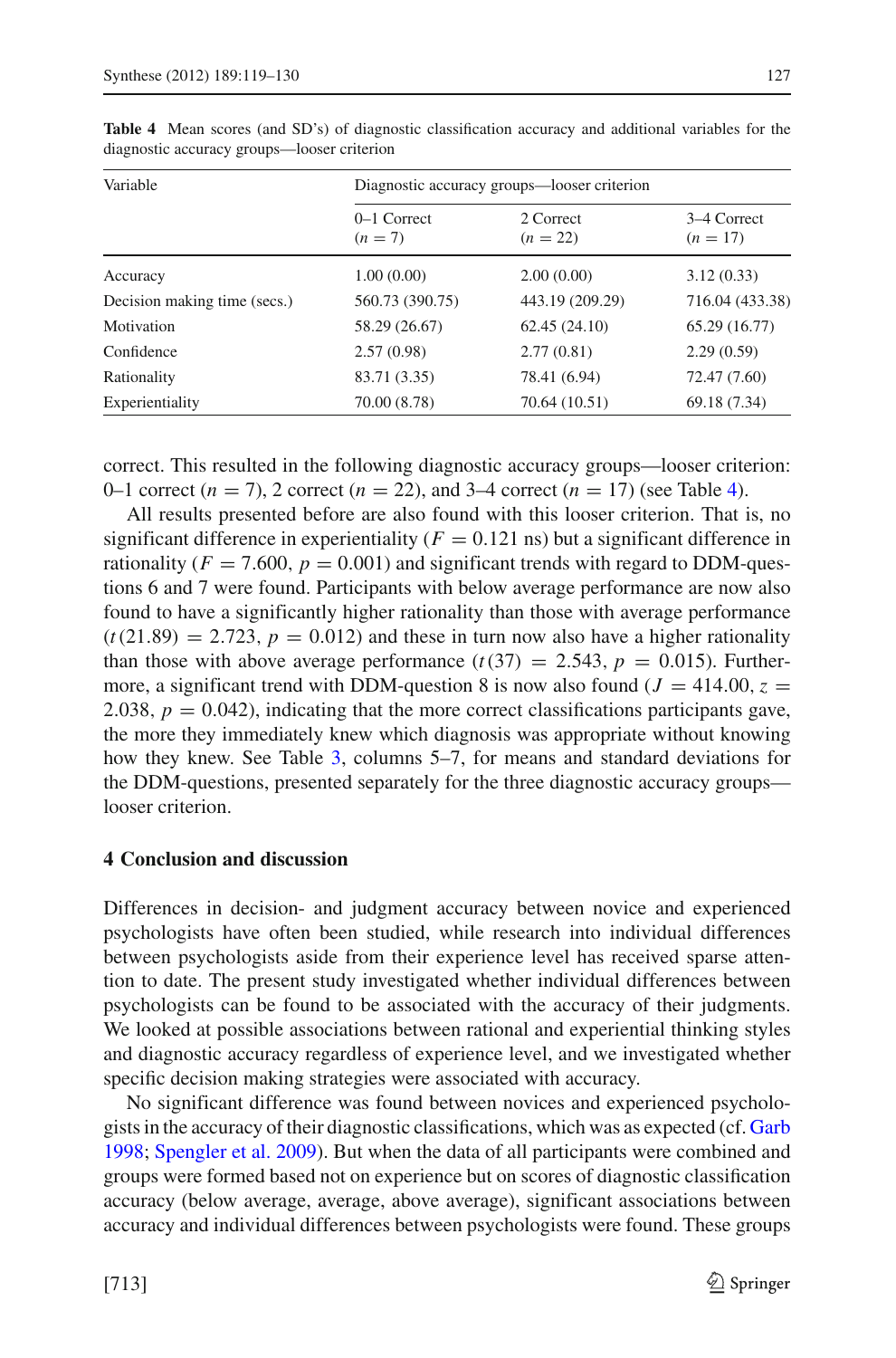did not differ significantly in their proportion of novices and experienced psychologists, decision making time, motivation, confidence or experientiality. They were however found to differ in their rationality: The higher psychologists' rationality the worse their diagnostic classification accuracy was. Next to this, it was found that the more psychologists thought about a prototypical client and the more they formed a general picture or came to an interpretation or explanation of the client's complaints, the worse their diagnostic accuracy.

It could be speculated that those high in rationality were influenced more by the contextu[al](#page-11-13) [information](#page-11-13) [in](#page-11-13) [the](#page-11-13) [case-descriptions](#page-11-13) [\(cf.](#page-11-13) [Corbin et al. 2010](#page-11-12); Delaney and Sahakyan [2007](#page-11-13)) and focused on the "wrong" pieces of information or weighed the information sub-optimally. In this context it might be interesting to note that those who provided incorrect diagnoses did so by choosing one of relatively few alternative diagnoses (see Appendix). Some of these diagnoses can be seen as reflecting parts of the information given in the case-descriptions.

Although rationality did not correlate significantly with thinking about a prototypical client (DDM-question 6;  $r_s = 0.22$  ns) or forming a general picture or coming to an interpretation or explanation of the client's complaints (DDM-question 7;  $r_s = 0.11$  $r_s = 0.11$  $r_s = 0.11$  ns),<sup>1</sup> it can still be speculated that our significant findings share a common characteristic. In doing this, it might be useful to make a distinction between "rational, logical" thinking and "abstract, conceptual" thinking. The *rational favourability* sub-scale of Epstein's REI has been found to load positively on both of these types of rational thinking [\(Pretz and Totz 2007\)](#page-11-20) and given our results this could raise the question which of the two (or both) is related to diagnostic accuracy. When speculating that "abstract, conceptual" thinking is responsible for the negative association with diagnostic accuracy, it could be reasoned that this shares a common characteristic with thinking about a prototypical client and forming a general picture or coming to an interpretation or explanation of the client's complaints. These may all involve thinking about things "beyond" the concrete information presented. It could be interesting to try and manipulate this type of thinking process by having participants provide explanations of the client's symptoms ("thinking beyond the information") before asking them for a diagnostic classification and compare this to participants who should focus explicitly on extracting symptoms from the information ("sticking to the concrete information").

A limitation to the present study could be that conducting it via the internet may have led to a selection bias. Also, the separate statistical analyses performed in the present study have not been corrected for an inflation of the type-1 error rate (cf. [Nakagawa 2004\)](#page-11-21). Finally, the conclusion would have been stronger if we had used more than two cases. When looking at the cases separately, a significant difference in rationality between the diagnostic accuracy groups and the diagnostic accuracy groups-looser criterion is found for "Mrs. S.". For "Ms. C." the means and mean ranks are in a similar direction but there are no significant differences.

The results of the present study should be treated with caution given the above limitations and the fact that they do not allow for any causal statements. Replication and

<span id="page-9-0"></span>Rationality only correlated significantly with DDM-question 2 ( $r_s = 0.39$ ,  $p = 0.021$ ; all other  $p$ 's > 0.086). Experientiality did not correlate significantly with any DDM-questions (all *p*'s > 0.085).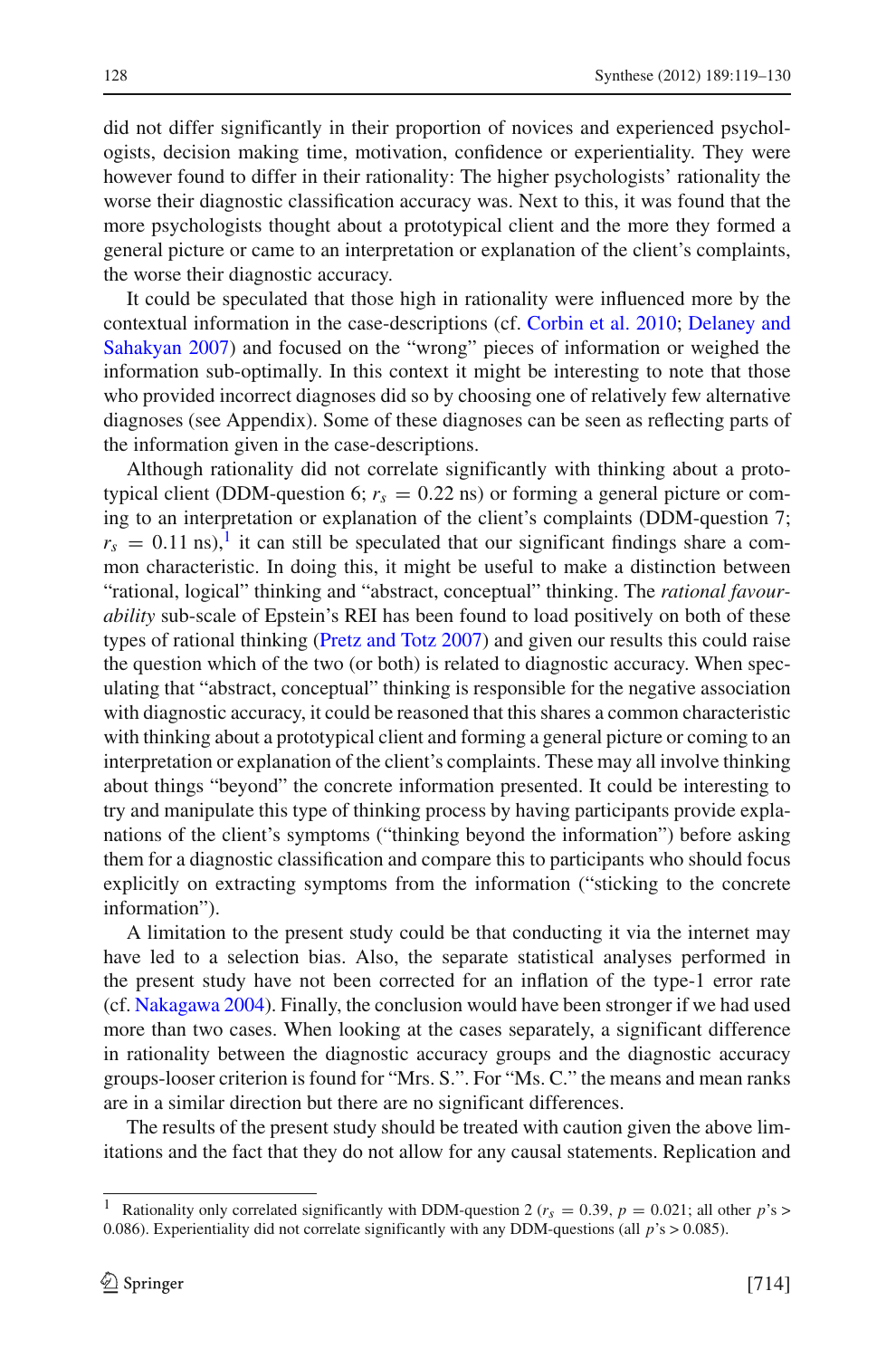extension of this type of research is needed to independently corroborate our findings. Our results can best be seen as underscoring the idea that investigating associations between accuracy of judgments and individual differences between psychologists aside from experience level might be fruitful.

# **Appendix**

See Table [5.](#page-10-0)

<span id="page-10-0"></span>**Table 5** Choice options for the diagnostic classification task and percentages of actual diagnostic classifications given (for diagnostic accuracy groups separately)

| Disorder choice option                         |                           | Diagnostic accuracy groups |                         |                     |                          |                    |
|------------------------------------------------|---------------------------|----------------------------|-------------------------|---------------------|--------------------------|--------------------|
|                                                | 0-1 Correct<br>$(n = 10)$ |                            | 2 Correct<br>$(n = 31)$ |                     | 3-4 Correct<br>$(n = 5)$ |                    |
|                                                | Mrs. S.<br>$(\%)$         | $Ms$ . C.<br>$(\%)$        | Mrs. S.<br>$(\%)$       | $Ms$ . C.<br>$(\%)$ | Mrs. S.<br>$(\%)$        | Ms. C.<br>$(\%)$   |
| Adjustment disorder                            | 60.0                      | 20.0                       | 58.0                    | 12.9                |                          | 20.0               |
| Antisocial personality disorder                |                           |                            |                         | 3.2                 |                          |                    |
| Bipolar I disorder                             |                           |                            |                         |                     |                          |                    |
| Bipolar II disorder                            |                           |                            |                         | 6.5                 |                          |                    |
| Borderline personality disorder                |                           | 80.0 <sup>b</sup>          |                         | 100.0 <sup>b</sup>  |                          | 100.0 <sup>b</sup> |
| Major depressive<br>disorder-single episode    | 40.0                      |                            | 25.8                    | 3.2                 |                          |                    |
| Major depressive<br>disorder-recurrent         |                           |                            | 3.2                     |                     |                          | 20.0               |
| Depressive disorder-not<br>otherwise specified | $\mathbf{a}$              | $_b$                       | $\mathbf{a}$            | $_b$                | 100.0 <sup>a</sup>       | $20.0^{b}$         |
| Dysthymia                                      |                           |                            | 3.2                     | 3.2                 |                          |                    |
| Generalized anxiety disorder                   | 50.0                      |                            | 3.2                     |                     |                          |                    |
| Factitious disorder                            |                           |                            |                         |                     |                          |                    |
| Obsessive-compulsive disorder                  |                           |                            |                         |                     |                          |                    |
| Oppositional defiant disorder                  |                           | 70.0                       | 3.2                     | 16.1                |                          |                    |
| Panic disorder with agoraphobia                | 10.0 <sup>a</sup>         |                            | 100.0 <sup>a</sup>      |                     | 100.0 <sup>a</sup>       |                    |
| Intermittent explosive disorder                |                           | 30.0                       |                         | 51.6                |                          | 40.0               |
| Schizophrenia                                  |                           |                            |                         |                     |                          |                    |
| Schizophreniform disorder                      |                           |                            |                         |                     |                          |                    |
| Social phobia disorder                         |                           |                            |                         |                     |                          |                    |
| Somatization disorder                          | 40.0                      |                            | 3.2                     |                     |                          |                    |
| Delusional disorder                            |                           |                            |                         | 3.2                 |                          |                    |

*Note* Each column with percentages represents the actual diagnostic classifications participants provided for one of the two cases, "Mrs. S" and "Ms. C.". They are depicted for the diagnostic accuracy groups separately, hence  $3 \times 2$  columns with percentages (three diagnostic accuracy groups and two cases). The percentages per column add up to 200% (or nearly 200% due to rounding), 100% for each of the two disorders to be indicated per case. A dash ("–") in a cell stands for 0%.

<sup>a</sup> Accurate diagnostic classifications for case description of Mrs. S. <sup>b</sup>Accurate diagnostic classifications for case description of Ms. C.